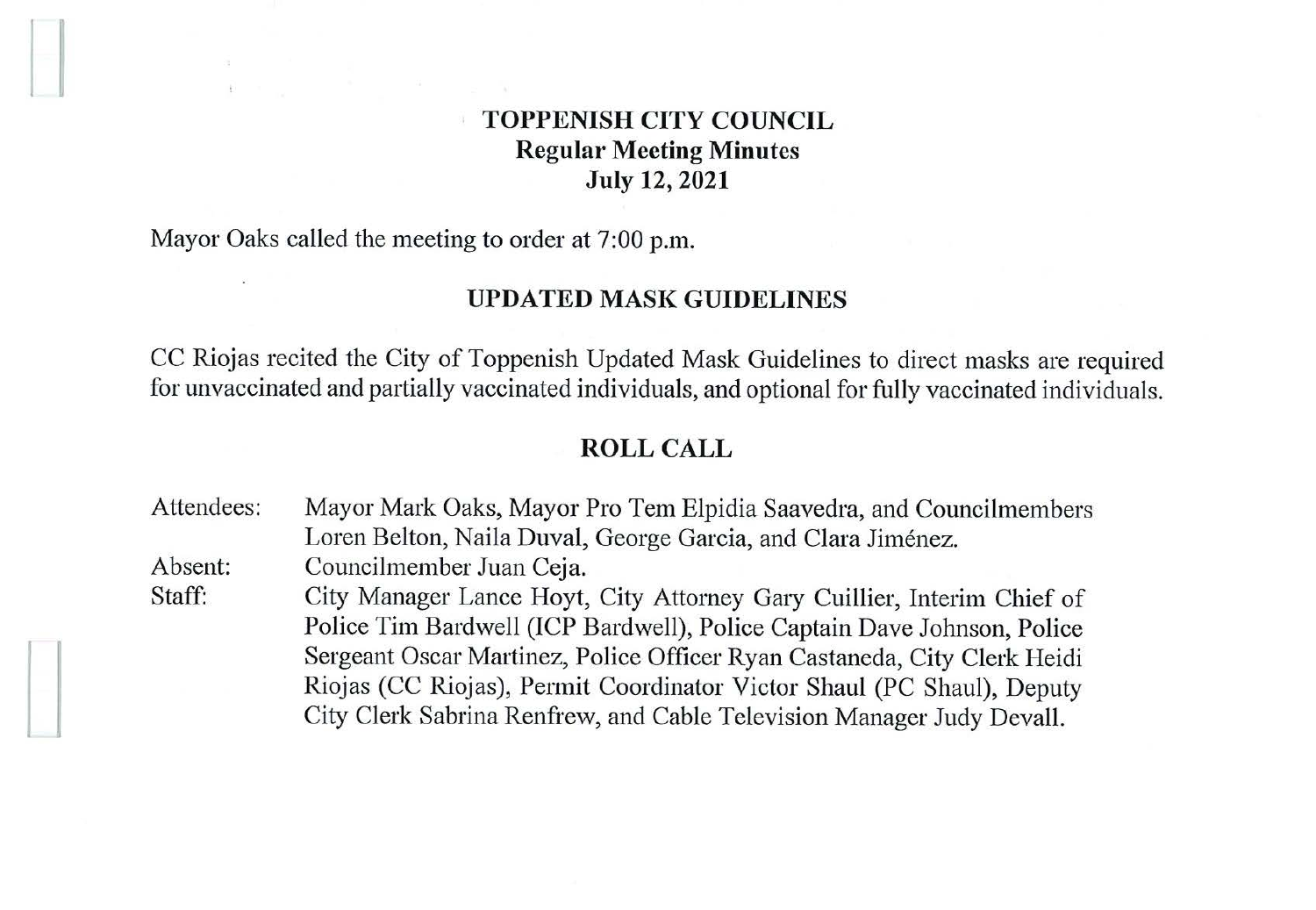CC Riojas conducted roll call for each City Councilmember to respond their attendance at the meeting. Mayor Oaks, Mayor Pro Tem Saavedra, and Councilmembers Belton, Duval, Garcia, and Jiménez responded their attendance during roll call. Councilmember Ceja received an unexcused absence.

### **APPROVE AGENDA**

Councilmember Jiménez moved, seconded by Mayor Pro Tem Saavedra to approve the July 12, 2021 Agenda. Motion carried unanimously.

## **PUBLIC COMMENT**

None.

#### **RECOGNITION OF SERVICE**

ICP Bardwell conunended the lifesaving efforts of Police Sergeant Oscar Martinez, Police Officer Ryan Castaneda, and Police Officer Lizabeth Sifuentes for each of them administering Narcan to people experiencing drug overdoses. Officer Sifuentes saved the life of a 22-year-old male on April 7, 2021. Officer Castaneda saved the life of a 37-year-old female on June 7, 2021. Sergeant Martinez saved the life of a 15-year-old male on June 20, 2021. IPC Bardwell noted that the Police Department is awarding each of them with a lifesaving bar for their uniforms. Council thanked Sergeant Martinez and Officer Castaneda for their dedication and service to the community. Officer Sifuentes was not available to attend the meeting.

## **POLICE DEPARTMENT UPDATE**

ICP Bardwell updated Council on the recent legislation that will be effective July 25, 2021. The 2021 legislative session adopted major police reform with the laws established with House Bill 1054, House Bill 1310, Senate Bill 5066, Senate Bill 5476, Senate Bill 5249 to address the impacts of State v. Blake, along with tactics used by police for the degree of force by an officer and factors for officers to consider before using force. ICP Bardwell noted that he and other agencies are working together on procedures for implementing and training officers prior to the effective date.

### **CONSENT AGENDA**

Mayor Pro Tem Saavedra moved, seconded by Councilmember Garcia to approve Consent Agenda items a through f:

- a. Approve Minutes of the June 14, 2021 Regular Meeting
	- b. Approve Minutes of the June 28, 2021 Regular Meeting
	- c. Approve Minutes of the June 29, 2021 Special Meeting
	- d. Approve Minutes of the July 6, 2021 Study Session
	- e. Approve Payroll Checks Number 35308 through 35320 and electronic transfers in the total amount of \$167,233.32 dated July 8, 2021
	- f. Approve Claims Checks Number 93937 through 94006 and electronic transfers in the total amount of \$364,734.76 dated July 12, 2021

Motion carried unanimously.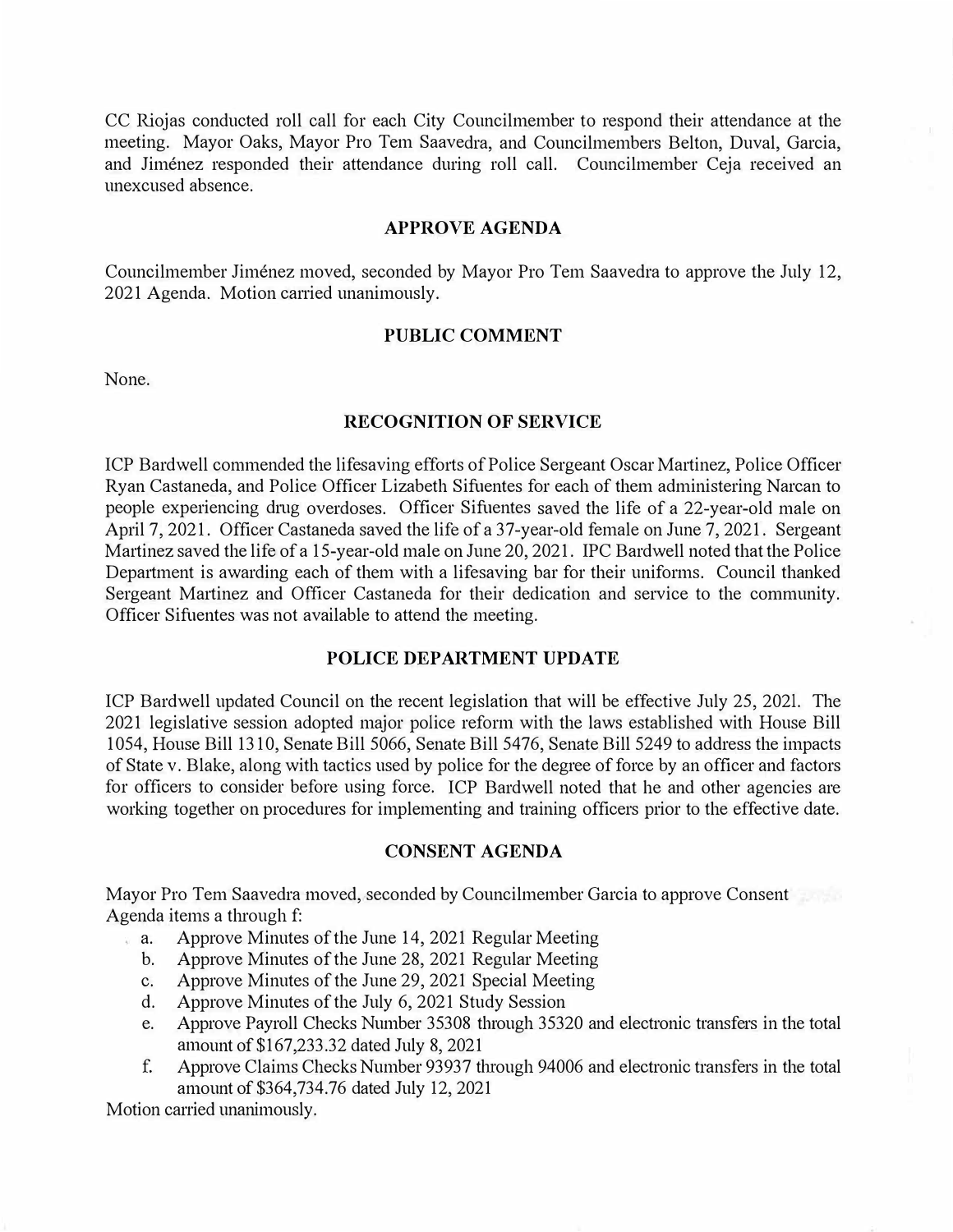### **NEW BUSINESS**

**Mayor Oaks Read Ordinance 2021-05 into the Record: An Ordinance of the City of Toppenish, Washington to Amend Sections 13.48.040, 13.48.050, and 13.48.060 of the Toppenish Municipal Code Concerning Penalties and Violations of the City's Sewer Code.** 

Councilmember Jimenez moved, seconded by Councilmember Duval to adopt Ordinance 2021- 05. Motion carried unanimously.

# **Resolution 2021-21: A Resolution Establishing a Utility Customer Relief Grant Program for Individuals Experiencing Economic Hardship due to the COVID-19 Pandemic.**

Councilmember Duval moved, seconded by Mayor Pro Tern Saavedra to approve Resolution 2021-21. Motion carried unanimously.

**Resolution 2021-22: A Resolution Approving Interlocal Agreement Between the City of Toppenish, Washington, and Washington State Department of Transportation, Through Its Central Sign Shop for the Purchase of Signs.** 

Councilmember Duval moved, seconded by Councilmember Garcia to approve Resolution 2021- 21. Motion carried unanimously.

## **Set Agenda for the August 2, 2021 Study Session.**

It was the consensus Council to start discussing the 2022 Budget and proposed updates for the Governance Manual during the August 2, 2021 Study Session.

# **COUNCIL MEETING REPORTS/COMMUNITY ANNOUNCEMENTS**

Mayor Pro Tem Saavedra had nothing to report.

Councilmember Belton had nothing to report.

Councilmember Duval reported her participation in the A WC Virtual Annual Conference, the Toppenish Food Bank will host as a vaccination site on July 15, 2021, and Dr. Neil Barg has been selected to serve as the new Yakima Health District Officer.

Councilmember Garcia reported his participation in the A WC Virtual Annual Conference, and that he drove the firetruck "Ole Suzie" for the Wild West Parade on July 3, 2021.

Councilmember Jimenez reported her attendance at the Wild West Parade on July 3, 2021.

Mayor Oaks thanked the community and the surrounding communities for supporting the Toppenish Rodeo on Friday, July 2, 2021 and Saturday, July 3, 2021.

# **CITY MANAGER REPORT**

CM Hoyt reported on the following:

 $\vert$